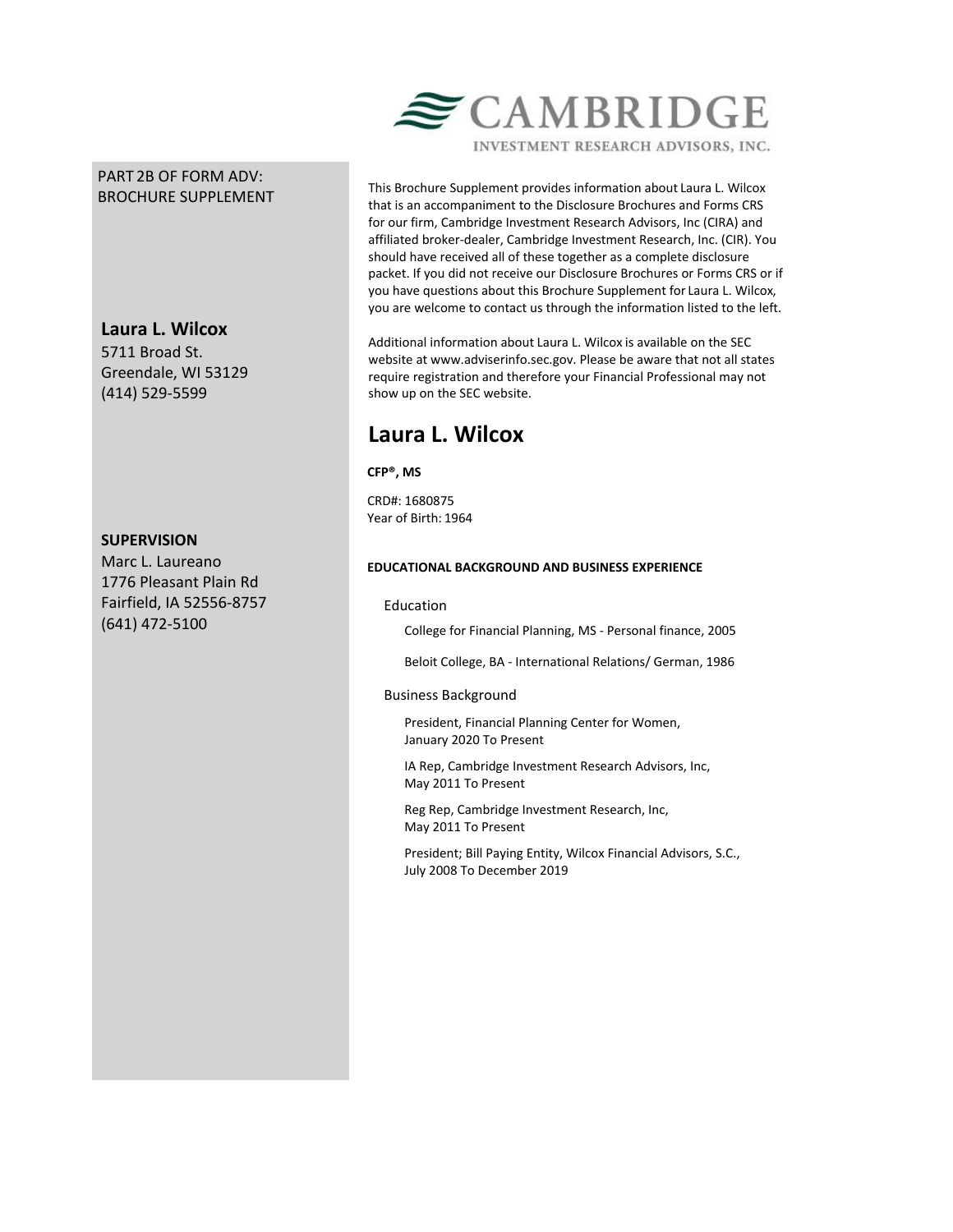#### **PROFESSIONAL DESIGNATIONS**

Your Financial Professional has achieved the designation(s) below. If you would like additional information you may discuss with your financial professional or visit the issuing entity's website.

#### **CFP®–Certified Financial Planner**

Individuals certified by CFP® Board have taken the step to demonstrate their professionalism by voluntarily submitting to the  $CFP<sup>®</sup>$  certification process that includes thorough education, examination, experience and ethical requirements. The  $CFP<sup>®</sup>$  is issued by the Certified Financial Planner Board of Standards, Inc. Pre-requisites require a designee to hold a Bachelor's degree (or higher) from an accredited college or university as well as three years of full-time personal financial planning experience. The designee is then required to complete a CFP® board registered program, or hold one of the following designations; CPA, ChFC, CLU, CFA, PH.D. in business or economics, Doctor of Business Administration, or Attorney's License. The designee is then required to complete the CFP® certification examination. In addition, the designee is required to complete 30 hours of continuing education every two years. Certified Financial Planner Board of Standards, Inc. (CFP Board) owns the CFP® certification mark, the CERTIFIED FINANCIAL PLANNER™ certification mark, and the CFP® certification mark (with plaque design) logo in the United States, which it authorizes use of by individuals who successfully complete CFP Board's initial and ongoing certification requirements.

#### **DISCIPLINARY INFORMATION**

Laura L. Wilcox has no legal or disciplinary events to report.

#### **OTHER BUSINESS ACTIVITIES**

In addition to serving as your investment advisory representative Laura L. Wilcox is engaged in the following business activities:

#### Author/Educator/Podcast/Speaker - Laura L. Wilcox

Insurance/Benefits/Human Resources - Laura L. Wilcox

There are certain business activities in which a financial professional can engage that present potential conflicts of interest. If applicable, additional disclosure relevant to your Financial Professional's outside business activities are outlined below. Please note that these are potential conflicts of interest and it is your Financial Professional's fiduciary duty to act in your best interest. If you have any questions about the disclosures please ask your Financial Professional as this is an opportunity to better understand your relationship and your Financial Professional's activities.

Your financial professional is also a registered representative with Cambridge Investment Research, Inc., ("CIR") a registered securities broker/dealer, member of the Financial Industry Regulatory Authority (FINRA) and the Securities Investors Protection Corporation (SIPC). When acting as a registered representative of CIR, your financial professional sells, for commissions, general securities products such as stocks, bonds, mutual funds, exchange-traded funds, and variable annuity and variable life products to advisory clients. Clients are not obliged to purchase or sell securities through CIR or their Financial Professional. However, if you choose to establish an account with your Financial Professional, it is important to understand that due to regulatory constraints, your Financial Professional must place all purchases and sales of securities products in commission-based accounts through CIR or other institutions approved by CIR.

The receipt of commissions creates an incentive for your Financial Professional to recommend those products for which they will receive a commission. Consequently, the objectivity of the advice rendered to clients could be biased. Your Financial Professional controls for this potential conflict of interest by discussing with clients their specific needs, the benefits and negatives of establishing a fee-based account through CIRA versus establishing a commission-based account through CIR and also the compensation arrangements under the different scenarios.

Investment advisory fees charged by CIRA are separate and distinct from the fees and expenses charged by investment company securities that are recommended to you. A description of these fees and expenses are available in each investment company's security prospectus. While not an exhaustive list, an example of these fees and expenses are mutual fund sales loads and surrender charges, variable annuity fees and surrender charges and IRA and qualified